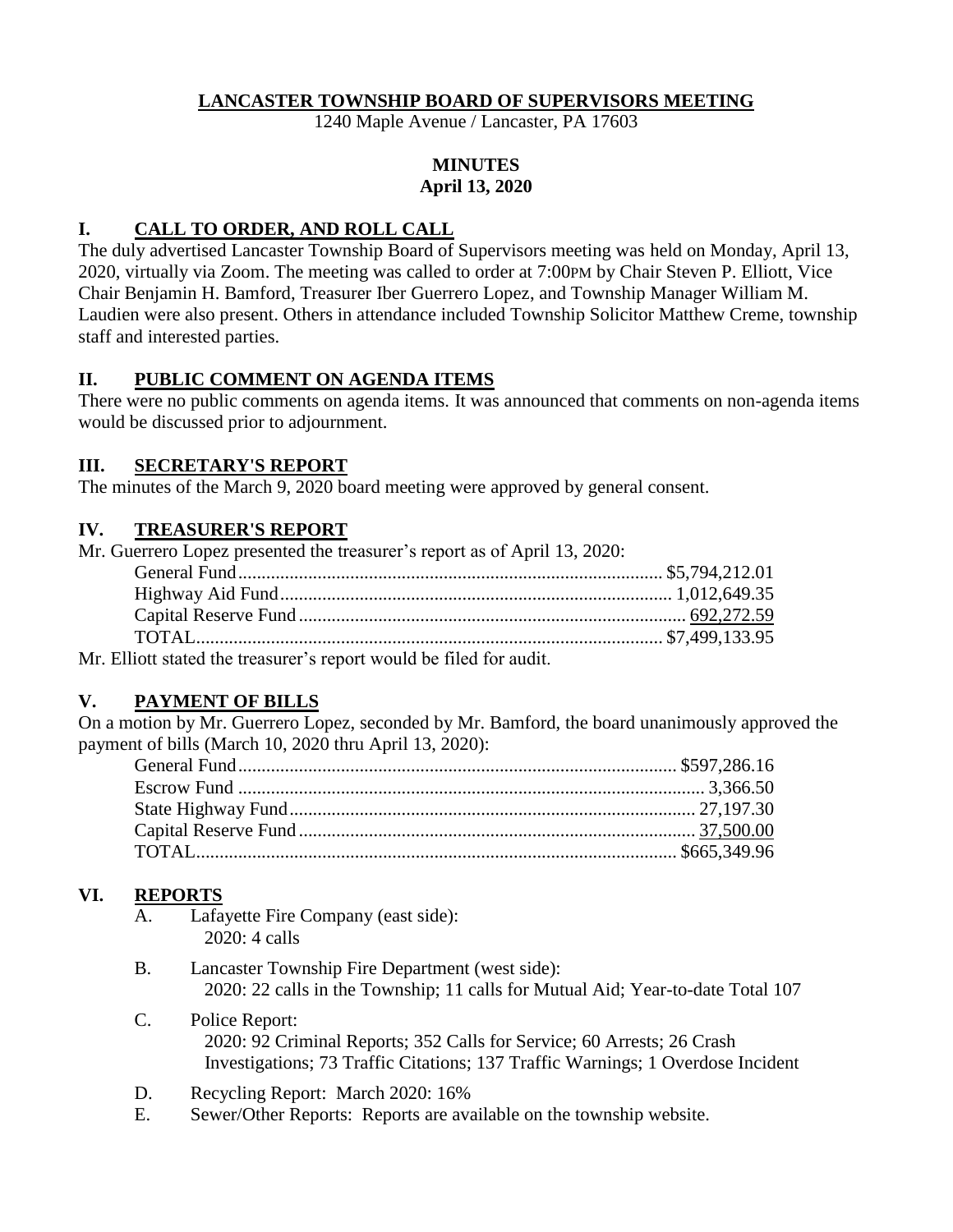## **VII. ANNOUNCEMENTS**

- A. Yard/Woody Waste drop-off facility is closed at least until May 1, 2020.
- B. Yard waste bag curbside collection by Waste Management begins April 13 on your regular collection day. Collection is every other week, continuing until October 12, 2020. Details can be found on the township website.
- C. Trash/Recycling bills are due April 30, 2020. Payment can be made online, by mail, or by utilizing the drop-box at the Maple Avenue doors.
- D. Historical Commission Meeting: Monday, June 1, 2020 at 6:30PM, Lancaster Township.
- E. Next Board of Supervisors Meeting: Monday, May 11, 2020.

Staff in the following departments presented updates to the board:

• Planning & Zoning

• Public Works

• Township Engineer

- Township Manager
- 

# **VIII. OLD BUSINESS**

A. Continued from March 9, 2020 Meeting - LTPC 293 – South Water Storage Tank – Stormwater Management Site Plan Mr. Bamford moved, Mr. Guerrero Lopez seconded and the board unanimously approved a Stormwater Management Site Plan, including requested waivers of the Lancaster Township Stormwater Management Ordinance (2014) and draft Memorandum of Understanding for the City of Lancaster's South Water Storage Tank, and including the O&M Agreement and Escrow Agreement all conditioned upon Mr. Webber's review letter dated March 4, 2020.

# **IX. PLANNING AND ZONING BUSINESS**

- A. LTPC 293 South Water Storage Tank Stormwater Management Site Plan Mr. Guerrero Lopez moved, Mr. Bamford seconded and the board unanimously acknowledged receipt of a 90-day time extension from Cindy McCormick, City of Lancaster, for the approval of the Stormwater Management Site Plan for the South Water Storage Tank. This extension was submitted in a letter dated March 26, 2020.
- B. LTPC 257 120 Rider Ave, Elderwood Senior Living Stormwater Management Site Plan

Mr. Bamford moved, Mr. Guerrero Lopez seconded and the board unanimously approved a request from Benjamin Craddock, PE, on behalf of Elderwood Development, for a reduction of the financial security for the Stormwater Management Site Plan for 120 Rider Avenue, Elderwood Senior Living. The request was submitted via an email dated March 12, 2020. In his letter dated March 9, 2020, township engineer Ben Webber recommended the township completely release the financial security in the amount of \$49,238.53.

C. LTPC 184 – Southern Village Phase I – Subdivision and Land Development Plan Mr. Guerrero Lopez moved, Mr. Bamford seconded and the board unanimously approved a request from William Swiernik, David Miller/Associates, Inc., for a reduction of the financial security for the Subdivision and Land Development Plan Southern Village Phase I. The request was submitted via a letter dated February 12, 2020. In his letter dated March 17, 2020, township engineer Ben Webber recommended that the township approve the requested reduction of the financial security by \$31,872.21, resulting in a new balance of \$75,540.70.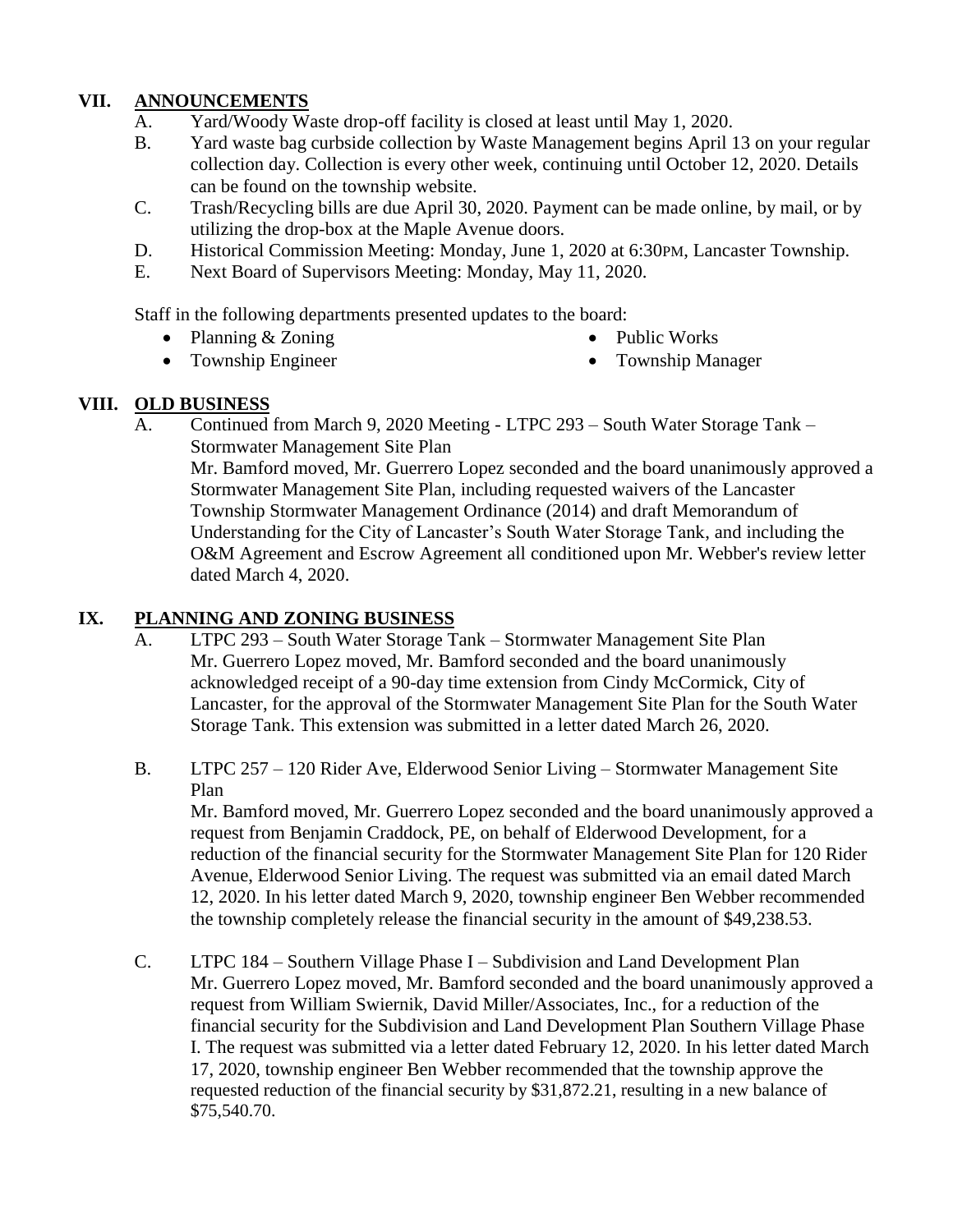- D. LTPC 237 Southern Village Phase IIIA Subdivision and Land Development Plan Mr. Bamford moved, Mr. Guerrero Lopez seconded and the board unanimously approved a request from William Swiernik, David Miller/Associates, Inc., for a reduction of the financial security for the Subdivision and Land Development Plan Southern Village Phase IIIA. The request was submitted via a letter dated February 12, 2020. In his letter dated March 17, 2020, township engineer Ben Webber recommended that the township approve the requested reduction of the financial security by \$34,237.31, resulting in a new balance of \$51,799.86.
- E. LTPC 295 1780 Wabank Road Stormwater Management Site Plan Mr. Guerrero Lopez moved, Mr. Bamford seconded and the board unanimously acknowledged receipt of a 90-day time extension from James Sanchez, Sanchez Associates, for the approval of the Stormwater Management Site Plan for 1780 Wabank Road. This extension was submitted in a letter dated March 24, 2020.
- F. Waypoint Drive Right-of-Way Dedication Mr. Bamford moved, Mr. Guerrero Lopez seconded and the board unanimously accepted the dedication of Waypoint Drive. In his letter dated March 17, 2020, township engineer Ben Webber recommended that the township act to accept dedication of Waypoint Drive while the items outlined in his review letter are being satisfactorily resolved.

### **X. NEW BUSINESS**

A. Declaration of Disaster Emergency

Mr. Guerrero Lopez moved, Mr. Bamford seconded and the board unanimously ratified the declaration of disaster emergency put into effect on March 20, 2020, due to the COVID-19 pandemic that has caused or threatens to cause injury, damage, and suffering to the persons of Lancaster Township, Lancaster County, PA.

- B. Resolution No. 2020-08 2020 Real Estate Tax Penalty and Extension Mr. Bamford moved, Mr. Guerrero Lopez seconded and the board unanimously adopted Resolution 2020-08 that the rate of penalty on Lancaster Township 2020 real estate tax is now established at zero percent  $(0\%)$ , thereby extending the period in which the base amount of real estate tax may be paid until November 30, 2020. Accordingly, the Lancaster County Treasurer is directed to waive payment of any penalty rate for the period June 30, 2020 through November 30, 2020 for the late payment of Lancaster Township real estate taxes.
- C. 2020 Property Tax Upset Sale Petition To Postpone Mr. Guerrero Lopez moved, Mr. Bamford seconded and the board unanimously accepted the Lancaster County Treasurer's Proposed Joint Petition to Stay 2020 Upset Sales. This request was submitted via an email dated April 1, 2020, from Amber Martin, Lancaster County Treasurer, Lancaster County, Pennsylvania.